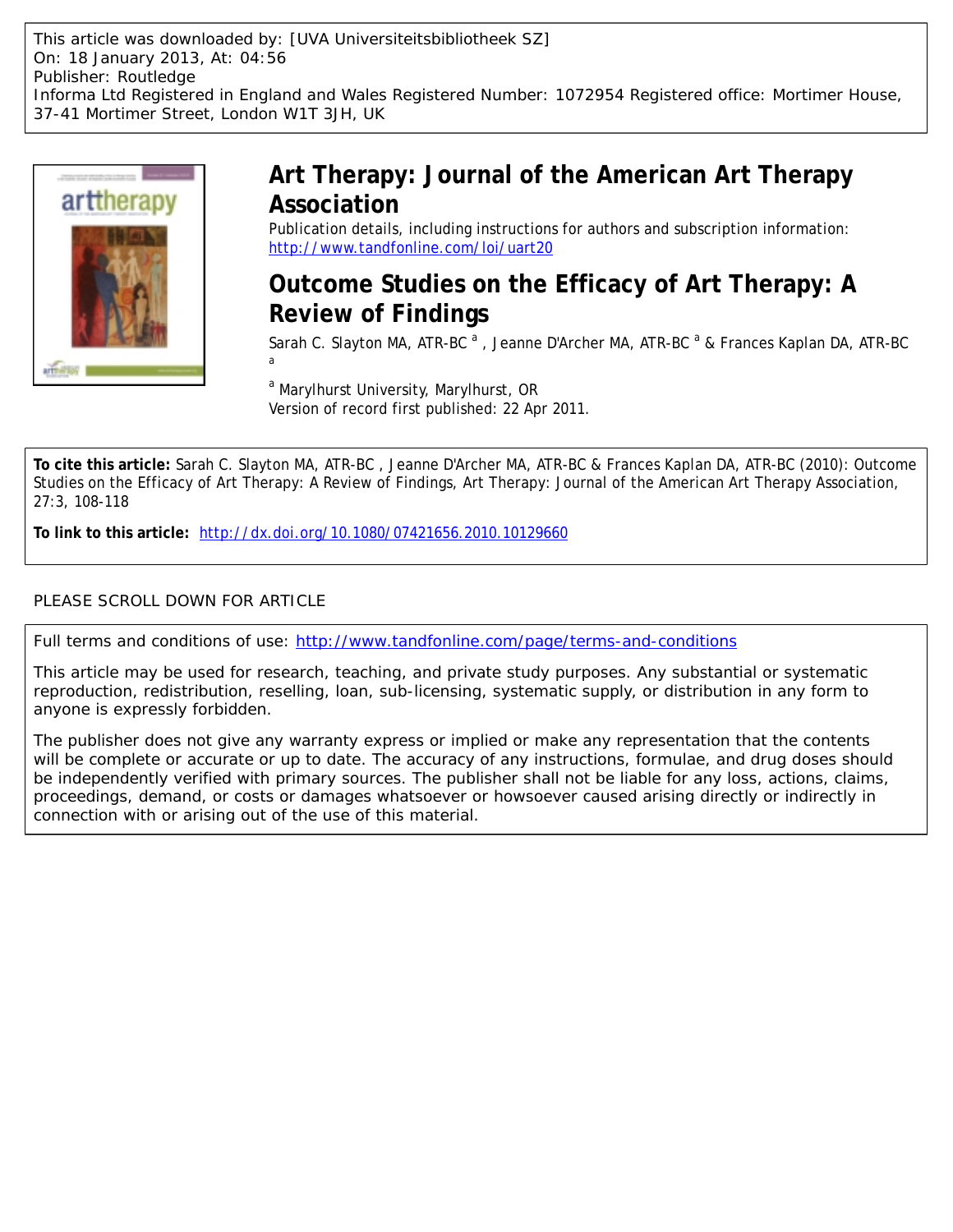# *articles*

# Outcome Studies on the Efficacy of Art Therapy: A Review of Findings

Sarah C. Slayton, Jeanne D'Archer, and Frances Kaplan, Marylhurst, OR

#### Abstract

*In response to a review by Reynolds, Nabors, and Quinlan (2000) of the art therapy literature prior to 1999, this review article identifies studies from 1999–2007 that measured outcomes of art therapy effectiveness with all ages of clinical and nonclinical populations. Although numerous studies blend art therapy with other modalities, this review is limited to studies that isolate art therapy as the specific intervention. The results of this review suggest that there is a small body of quantifiable data to support the claim that art therapy is effective in treating a variety of symptoms, age groups, and disorders.* 

## **Introduction**

As we near the end of the first decade of the 21st century, our intuitive skills as people, art therapist clinicians, and artists continue to affirm that art making helps clients and patients—and us. Yet there is a need for evidence that this is so. Because it serves to treat major mental illnesses and transient but serious symptoms of trauma, as well as providing a response to the consequences of social problems, art therapy is needed as much as it ever has been, if not more. One can imagine, for example, that the effects of war, the implications of complex trauma, neurological impairments from traumatic brain injuries, and the emergence of new addictive substances have created greater mental health challenges than in previous generations. Clinicians practicing in the United States for several decades often comment that their clients' problems have increased in severity in the past 5 to 10 years (E. Bagley, personal communication, June, 2008; C. Turner, personal communication, September, 2008). Given these dilemmas, it is ever more important that art therapists produce evidence to support our intuitive knowledge that art heals.

With this goal in mind, the authors of this paper sought to continue where Reynolds, Nabors, and Quinlan (2000) left off in their review of art therapy effectiveness studies in the literature prior to 1999, from which they identified 17 studies that met their inclusion criteria. These criteria were that the studies assessed the impact of art therapy on a measurable outcome and also assessed the impact of treatment on a sample or treatment group. Reynolds et al. also attempted to identify any outcome trends that could be associated with various research study designs and to discuss their implications.

The earliest studies included in the report were White and Allen's 1971 school-based study on the role of art in counseling on the development of self-concept, and Silver and Lavin's 1977 study on the use of art in the evaluation and development of cognitive skills. Both of these studies were published in educational journals. Reynolds et al. (2000) also identified the first research study published in an art therapy journal (Chin et al., 1980), which documented a significant change in self-esteem in underserved adolescents. However, this and many of the other studies discussed by Reynolds et al. combined art therapy with other interventions, making it impossible to determine the actual effect of the art therapy intervention itself as the agent for positive change. Additionally, many of the studies reviewed did not provide detailed descriptions of the art therapy intervention. In their report, Reynolds et al. noted an overall lack of standardization and reporting in the literature on outcome studies.

These predicaments—and the fact that there are only a couple of decades of research documenting some support for art therapy—were put forth by Reynolds et al. in 2000 as motivation for more focused research in this area. We believe that this call has led to some gains in the years since their review. Our intention was to compile a review of recent outcome studies so that art therapy students, clinicians, and readers may access the data and assess the strength and relevancy of the data in accordance with their respective needs.

To identify how far the field has come since the 2000 study, we undertook a systematic review of the academic journals in the field of art therapy *(Art Therapy: Journal of*

108

**Editor's Note:** Sarah C. Slayton, MA, ATR-BC, Jeanne D'Archer, MA, ATR-BC, and Frances Kaplan, DA, ATR-BC, are associate faculty members in the Art Therapy Counseling Department of Marylhurst University, Marylhurst, OR. Correspondence concerning this article may be addressed to the first author at sslayton@marylhurst.edu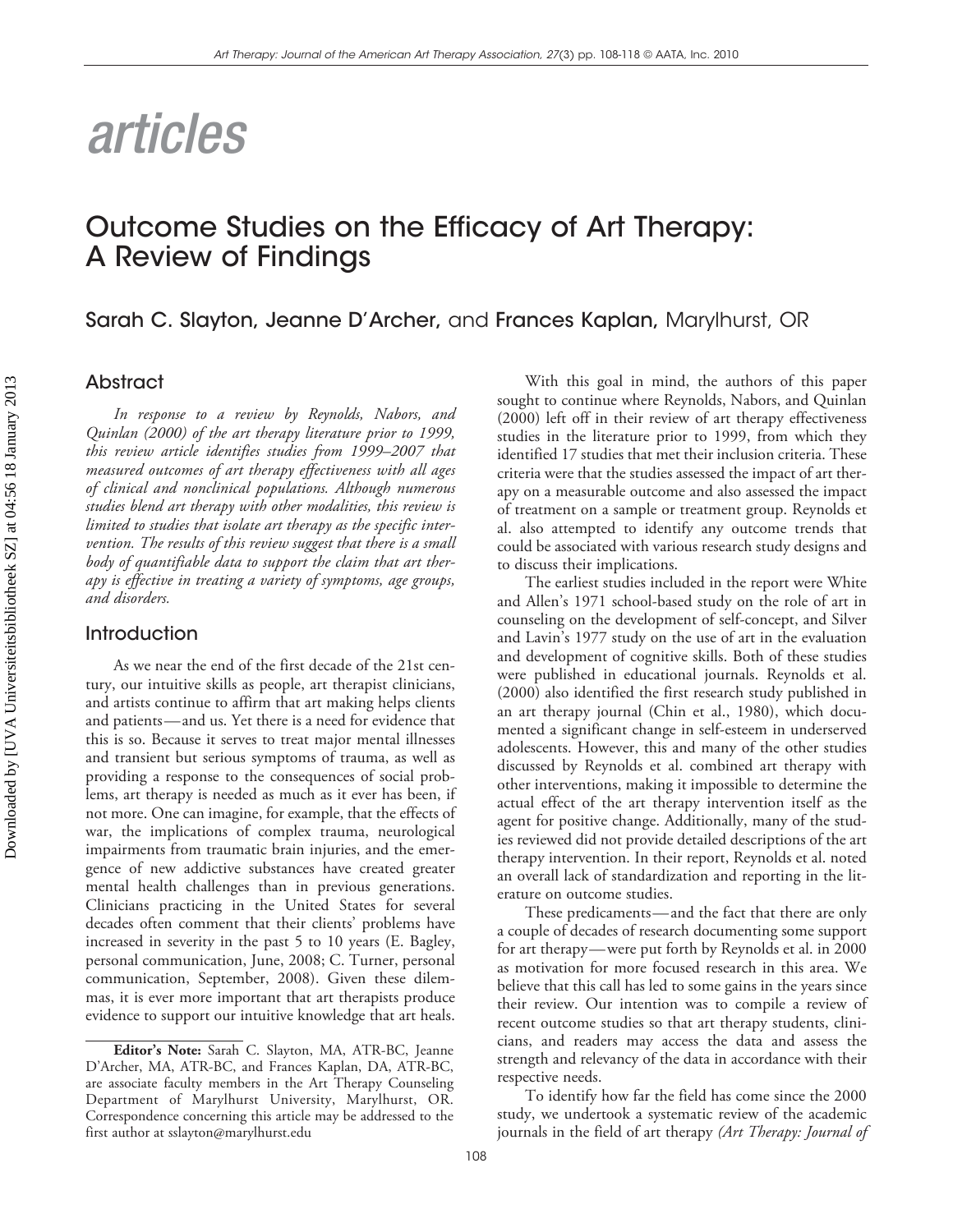*the American Art Therapy Association, The Arts in Psychotherapy, The Canadian Journal of Art Therapy, The International Journal of Art Therapy)*. We also searched for outcome studies using art therapy treatment in the related fields of creativity, psychology, psychiatry, counseling, education, nursing, and medicine. Our search included abstracts and full text articles from the databases PsycINFO, Medline/PubMed, CINAHL, ERIC, EMBASE, Genamia JournalSeek, and Sagepub using these specific keywords: *art therapy, treatment outcomes, measurement, psychological assessment,* and *outcomes.* We reviewed published research from January of 1999 through December of 2007. Like Reynolds et al. (2000), we considered studies of all age populations. We used the following inclusion criteria, the first two of which were also utilized by Reynolds and his colleagues: (a) studies had to assess the impact of art therapy on a measurable outcome, (b) studies had to measure the impact of treatment on a sample or treatment group, and (c) studies had to utilize art therapy as measured distinctly and separately from other treatment intervention factors (i.e., participants used visual art media and were facilitated by an art therapist or qualified clinician).

At first glance, we found numerous reports of outcome studies. However, many studies that have been conducted since 1999 will not be discussed here because they combined art therapy interventions with other expressive arts (such as video, dance, movement, theater, writing, and music) or with other types of treatment interventions. We also omitted studies that did not utilize interventions or activities facilitated by a trained art therapist or qualified clinician (such as studies in which the participants did art activities on their own).

Our analysis led to the identification of four useful categories of art therapy outcome studies: (a) thorough and detailed qualitative studies, (b) single-subject pre/posttest designs, (c) designs using control and treatment groups without random assignment, and (d) controlled clinical trials with randomized assignment to groups.

## Qualitative Studies

In a useful qualitative study, the researcher can describe nuances of the intervention that cannot be described as readily in other types of studies. Table 1 identifies qualitative studies published since 1999 that offer evidence as to whether or not art therapy addressed the therapeutic or developmental needs of participants. The studies by Ball (2002) and Hosea (2006), for example, provided in-depth discussions of attachment needs in their populations in the context of the therapeutic setting. Despite their examination of two different populations—clinical and nonclinical—both authors offered astute discussions on the complexities of attachment utilizing the ideas of Stern (1985) as applied through art therapy treatment.

Ball's (2002) small (*N* = 5) but detailed long-term study of severely emotionally disturbed children who participated in 50 sessions of individual art therapy provided evidence that art therapy treatment was a successful intervention for these children and suggested that art therapy may be an effective treatment for the population. Both the child clients and the therapist were able to identify moments of change and growth during the art therapy process. Children with severe emotional disturbance can be particularly challenging to treat, with disrupted attachment seen as a widespread and complex clinical dilemma; thus, Ball's study may be applicable in asserting individual art therapy as an effective intervention for this population.

Although the participants in Hosea's (2006) study did not present with clinical disorders, her study (*N* = 12) provided valuable data regarding interactions between the mothers and toddlers in her painting group. As measured by videos of sessions and interviews with mothers, participants reported the specific benefits of *containment* provided by the therapist, *emotional expression* as allowed by the quality of the art medium (paint), and the *physical proximity* required by the activity (the closeness of painting together) that literally and emotionally connected the dyads.

Smeijsters and Cleven (2006) examined art therapy in forensic settings with adults in the Netherlands and Germany. After collecting art and detailed reports from eight art therapists working with this population, the researchers found evidence that art therapy enables resistant clients in forensic settings to change their cognitive distortions. This finding may be important for a population whose "thinking errors" are a common treatment focus.

The remaining qualitative studies listed in Table 1 cover a range of populations, including incarcerated women dealing with loss, children with family issues, women diagnosed with lupus, and elders suffering from dementia. According to the authors of these reports, all the art therapy interventions under study yielded benefits for their respective participants.

#### Quantitative Studies

#### Single-Subject Pre/Posttest Design

As was found by Reynolds et al. (2000), the singlesubject pre/posttest design appears to be the most prevalent design used in art therapy outcomes research, with 13 studies falling into this category. Most of these studies (identified in Table 2) involved participants from a single treatment group, although some utilized a single case (*N* = 1) design. Because they lack control groups, the shortcoming of these studies is that they measure change but cannot conclusively determine if it is the result of the treatment (Leedy & Ormrod, 2005). Other limitations in the studies reviewed include small sample sizes, short duration of treatment, modification of standardized measures, and use of art therapy in combination with verbal and other nonexpressive therapies. Nonetheless, as Gilroy (2006) noted regarding the cumulative findings of quantitative studies, when viewed as a group the cumulative findings of these studies suggest positive change.

The studies in this category implemented a wide range of interventions, involved numerous populations, and used various measurement tools. Although each study should be evaluated on its own merits, we note two studies in partic-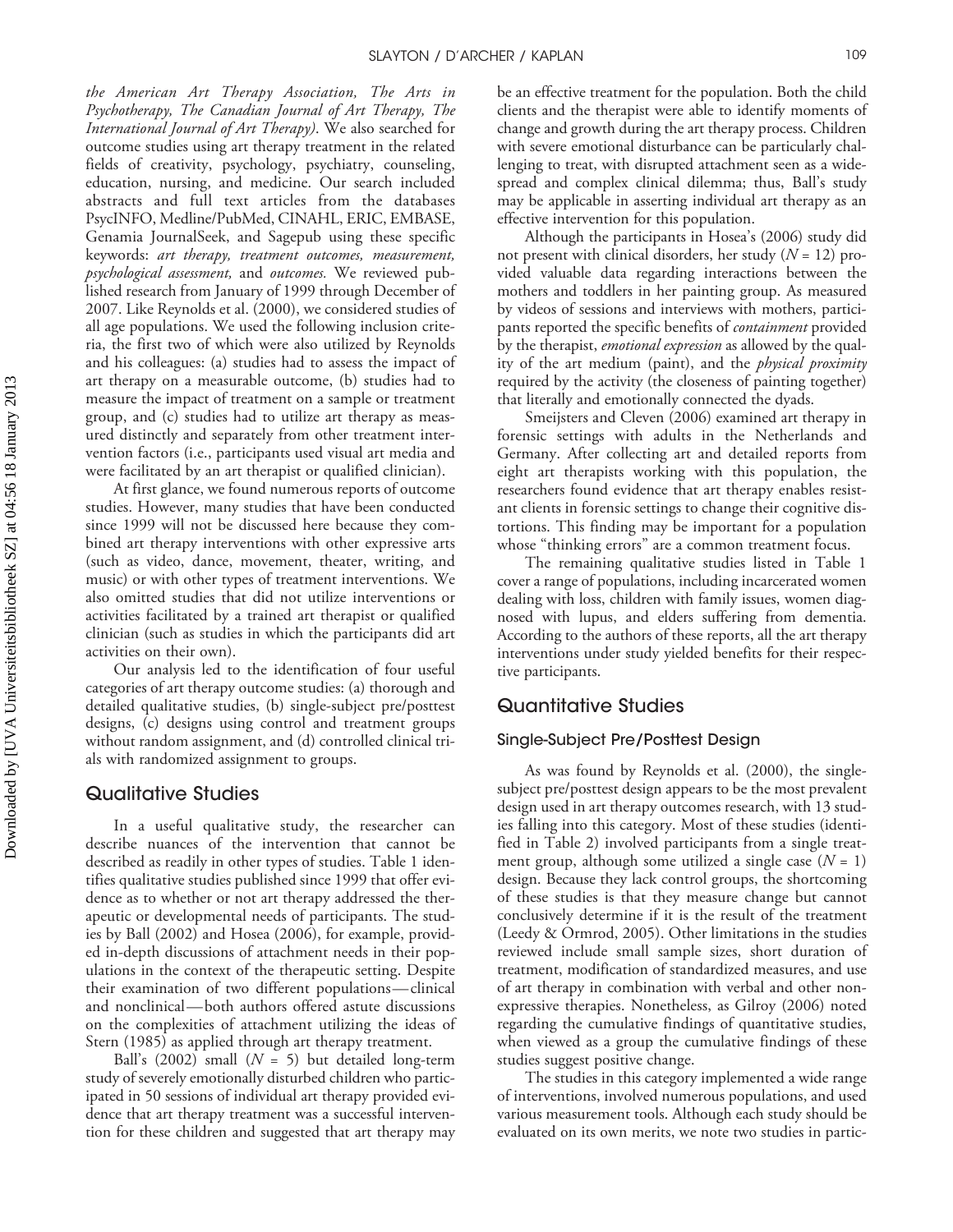#### 110 **OUTCOME STUDIES ON THE EFFICACY OF ART THERAPY**

| Author                                              | <b>Size</b><br>(N) | Population                                                                                                   | Intervention                                                                                                    | Time                          | Tool(s)/Measures                                                                            | <b>Results</b>                                                                                                                                                   |  |
|-----------------------------------------------------|--------------------|--------------------------------------------------------------------------------------------------------------|-----------------------------------------------------------------------------------------------------------------|-------------------------------|---------------------------------------------------------------------------------------------|------------------------------------------------------------------------------------------------------------------------------------------------------------------|--|
| Ball<br>(2002)                                      | 5                  | Emotionally dis-<br>turbed young chil-<br>dren with attach-<br>ment disorder in a<br>residential setting     | Individual art<br>therapy (drawing,<br>painting, sewing)                                                        | One year<br>(50)<br>sessions) | Art therapist<br>interviews,<br>coded<br>information                                        | Both client and<br>art therapist<br>were able to<br>identify positive<br>change/growth                                                                           |  |
| Ferszt,<br>Hayes,<br>DeFedele,<br>& Horn<br>(2004)  | 8                  | Incarcerated<br>adult women<br>who had<br>experienced<br>the death of a<br>loved one during<br>incarceration | Weekly art<br>therapy group                                                                                     | 8 weeks                       | Post-group<br>client interviews                                                             | 7 of 8 clients<br>described having<br>a positive experience<br>and a safe place to<br>explore grief or<br>feelings deemed<br>unacceptable in a<br>prison setting |  |
| Gersch &<br>Sao Joao<br>Goncalves<br>(2006)         | 5                  | 10-year-old<br>children with<br>family issues,<br>grief, and<br>various stressors                            | School-based<br>group art therapy<br>(exact intervention<br>not explained)                                      | One year                      | Post-treatment<br>focus group<br>interviews with<br>children                                | All children reported<br>that art therapy<br>specifically helped<br>them to better cope<br>with feelings                                                         |  |
| Hosea<br>(2006)                                     | 12                 | Mothers and<br>toddlers                                                                                      | Weekly painting<br>group                                                                                        | 8 weeks                       | Video taped<br>sessions, interviews<br>of mothers,<br>qualitative analysis                  | Paint and color<br>brought dyads closer;<br>viewing the videos<br>was seen by mothers<br>as important                                                            |  |
| Nowicka-<br>Sauer<br>(2007)                         | 38                 | Adult women<br>with Lupus                                                                                    | Group art therapy;<br>"draw the disease"<br>directive                                                           | Not<br>specified              | Qualitative<br>analyses of cases<br>to reveal the<br>psychological<br>lives of the patients | Drawing was seen<br>as an advantage over<br>verbal interviewing<br>alone                                                                                         |  |
| Seifert &<br>Baker<br>(2002)                        | $\overline{7}$     | Adults (ages<br>83-89) with<br>Alzheimer's<br>disease/dementia                                               | Twice weekly<br>activities group<br>using drawing                                                               | 3 years                       | Formal elements<br>of artwork<br>analyzed and<br>recorded                                   | Details in drawings<br>decline but symmetry<br>persists long into the<br>disease; clients desire<br>symmetry and benefit<br>from symmetry                        |  |
| Smeijsters<br>& Cleven<br>(2006)                    | $\ast$             | Adults in<br>forensic<br>institutions                                                                        | Use of media (paint- Not<br>ing, stone work,<br>and more) to create<br>metaphors for frus-<br>tration tolerance | specified                     | Detailed reports<br>submitted by<br>art therapists on<br>7 problem areas                    | All 7 problem areas<br>were successfully<br>addressed by art<br>therapy; decrease in<br>cognitive distortions                                                    |  |
| * Unspecified; data collected from 8 art therapists |                    |                                                                                                              |                                                                                                                 |                               |                                                                                             |                                                                                                                                                                  |  |

**TABLE 1** Qualitative Studies

ular that had statistically significant findings with larger sample groups. Pifalo's (2006) follow-up to her pilot study (2002) demonstrated that cognitive–behavioral art therapy was successful in addressing trauma symptoms in child and adolescent victims of sexual abuse. Saunders and Saunders (2000) conducted a long-term study of a relatively large sample  $(N = 94)$  of children and adolescents who were at risk for long-term behavioral problems. Their evidence suggests that art therapy not only helped diminish behavioral problems to a statistically significant degree but also allowed for a stronger relationship with the therapist. The researchers measured eye contact and other nuances of the therapeutic relationship while simultaneously measuring numerous behavioral problems. They found that the latter decreased in accordance with the clients attending art therapy sessions and getting to know their therapist over time.

#### Control Treatment Group Without Random Assignment

The category with the fewest number of studies was the control treatment group with random assignment. Table 3 identifies four studies that compared participants in an art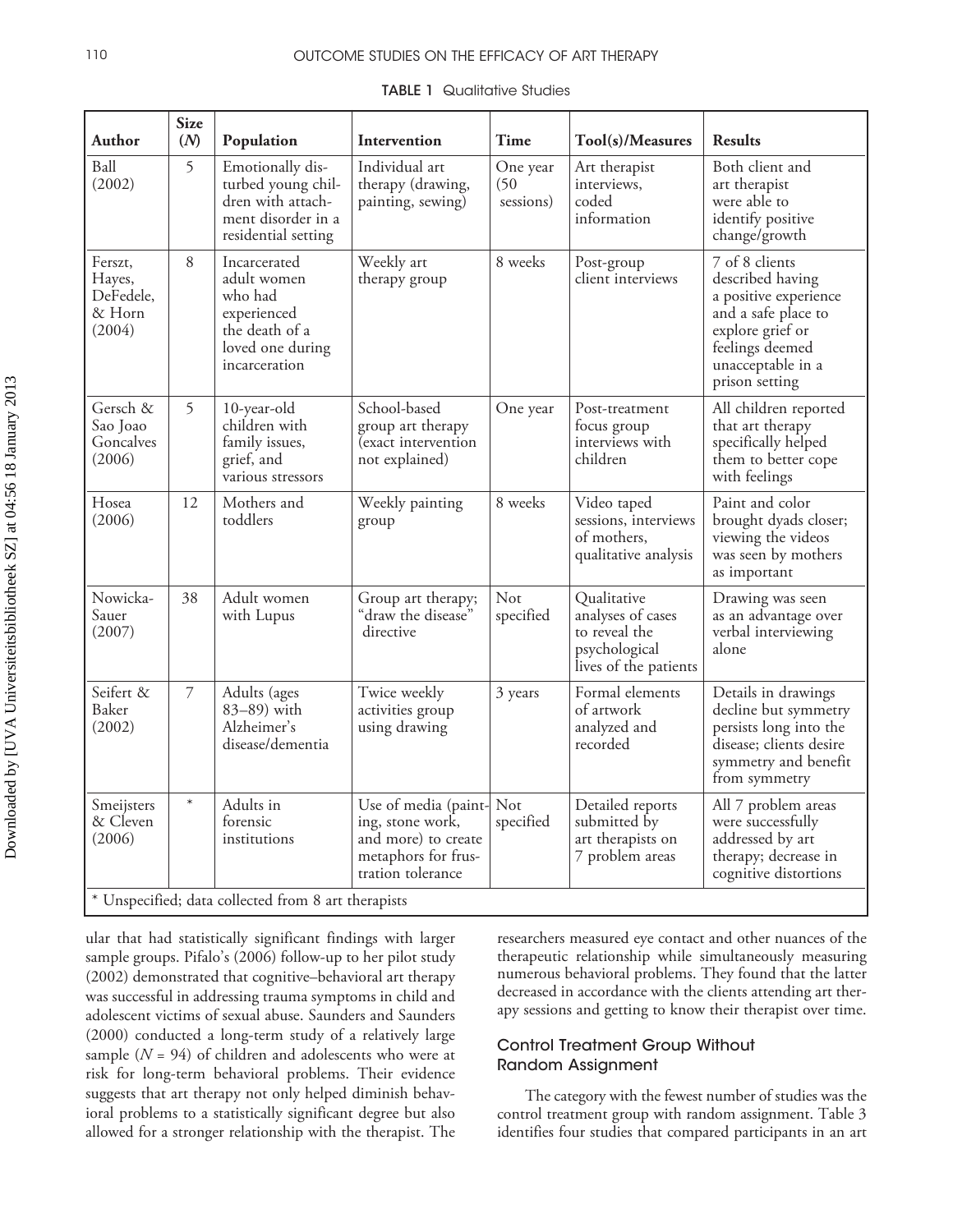|  | <b>TABLE 2 Pre/Postlest Studies</b> |  |
|--|-------------------------------------|--|
|--|-------------------------------------|--|

| <b>Author</b>                     | <b>Size</b><br>(N) | Population                                                                     | Intervention                                                                                                    | Time                    | Tool(s)/Measures                                                                                                                                                                   | <b>Results</b>                                                                                                                             |
|-----------------------------------|--------------------|--------------------------------------------------------------------------------|-----------------------------------------------------------------------------------------------------------------|-------------------------|------------------------------------------------------------------------------------------------------------------------------------------------------------------------------------|--------------------------------------------------------------------------------------------------------------------------------------------|
| Franks &<br>Whitaker<br>(2007)    | 5                  | Adults diagnosed<br>with personality<br>disorders                              | Weekly group<br>art psychotherapy                                                                               | 9 months                | Clinical Outcome<br>and Routine Evalu-<br>ation, Brief Symptom<br>Inventory, and the<br>Positive Symptom<br>Distress Index (PSDI)                                                  | Statistically signifi-<br>cant reduction in<br>mean score on<br>PSDI; reduction of<br>symptoms; observed<br>improvements                   |
| Gunter<br>(2000)                  | 4                  | Children and<br>adolescents<br>undergoing<br>bone marrow<br>transplants        | Individual art<br>therapy using the<br>"squiggle game"<br>(Winnicott, 1971)                                     | 2 or 3<br>sessions      | Analysis of themes<br>depicted in the<br>squiggles compared<br>with stress reactions                                                                                               | Engagement in<br>squiggle game<br>and with therapist<br>decreased stress<br>reactions                                                      |
| Gussak<br>(2004)                  | 48                 | Incarcerated<br>adult men                                                      | Group art<br>therapy                                                                                            | 8 groups                | Person Picking an<br>Apple from a Tree<br>(PPAT); Formal Ele-<br>ments Art Therapy<br>Scale (FEATS); Likert<br>Scale on interpersonal<br>interactions and<br>compliance with rules | Statistically<br>significant<br>improvements<br>in behavioral<br>functioning<br>and mood                                                   |
| Hamre<br>et al.<br>(2007)         | 161                | Patients with<br>chronic diseases<br>(ages $5-71$ )                            | Anthroposophic<br>art therapy                                                                                   | 15 sessions<br>(median) | SF-36 Health Survey;<br><b>KINDL</b> Questionnaire<br>for Measuring Health-<br>Related Quality of<br>Life in Children and<br>Adolescents                                           | Significant improve-<br>ments with respect<br>to disease, symp-<br>toms; mental scores<br>were shown and<br>maintained                     |
| Kearns<br>(2004)                  | $\ast$             | 5-year-old boy<br>with sensory<br>integration (SI)<br>difficulties             | Art therapy with<br>a rotation of<br>media choices                                                              | 10 weeks                | SI traits assessment<br>questionnaire;<br>Touch Inventory<br>for Elementary Aged<br>Children; FEATS pre-<br>and posttest; teacher<br>rated behavior reports                        | Child's artwork and<br>behavior became<br>closer to age-<br>appropriate; greatest<br>improvement<br>in behavior followed<br>easel painting |
| Pachalska<br>et al.<br>(2001)     | 14                 | Children and<br>adolescents<br>with cerebral<br>palsy and severe<br>dysarthria | Art therapy<br>integrated with<br>logopedic<br>therapy                                                          | 4 months                | Standard neuro-<br>psychological tests<br>for speech fluency;<br>Auditory Dysarthria<br>Scale                                                                                      | Statistically signifi-<br>cant improvements<br>in speech intelligibil-<br>ity, volume, tempo,<br>fluency, and control<br>of pauses         |
| Pifalo<br>(2002)                  | $\ast$             | Girls and young<br>women who had<br>been sexually<br>abused (ages $8-17$ )     | Structured group<br>art therapy in<br>three groups<br>separated by age                                          | 10 weeks                | Briere's Trauma<br>Symptom Checklist<br>for Children<br>(TSCC)                                                                                                                     | Statistically signifi-<br>cant reductions on<br>3 TSCC Anxiety,<br>PTSD, and<br>dissociation scales                                        |
| Pifalo<br>(2006)<br>* Unspecified | 41                 | Children and<br>young adults who<br>had been sexually<br>abused (ages $8-16$ ) | Group art therapy<br>integrated with<br>cognitive-<br>behavioral therapy<br>in three groups<br>separated by age | 8 weeks                 | Briere's TSCC                                                                                                                                                                      | Statistically signifi-<br>cant reduction on 9<br>of 10 clinical TSCC<br>subscales                                                          |
|                                   |                    |                                                                                |                                                                                                                 |                         |                                                                                                                                                                                    |                                                                                                                                            |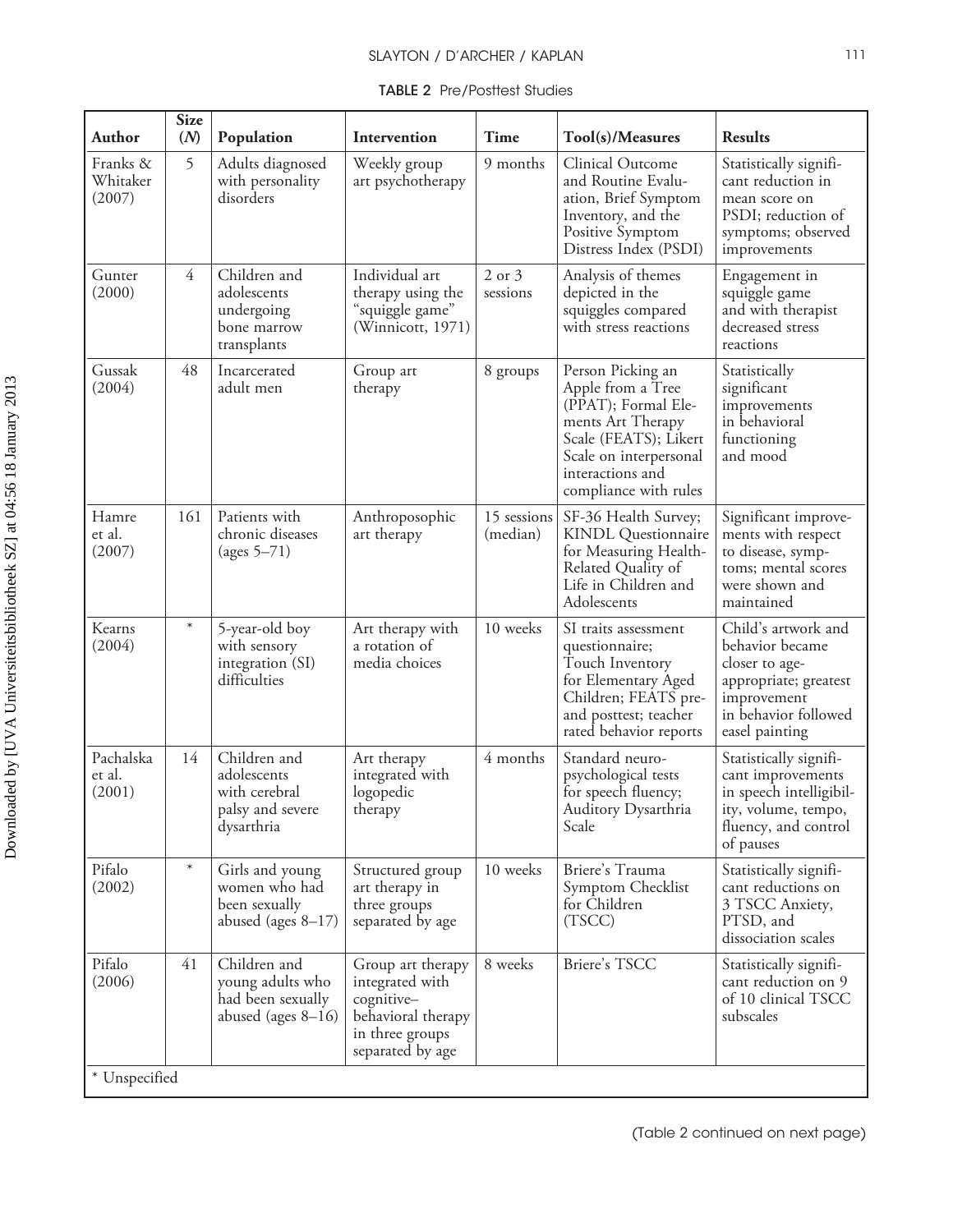#### 112 **OUTCOME STUDIES ON THE EFFICACY OF ART THERAPY**

| Author                                                 | <b>Size</b><br>(N)                          | Population                                                                                            | Intervention                                                                   | Time                              | Tool(s)/Measures                                                                                                                                                 | <b>Results</b>                                                                                                                                                                                                                               |
|--------------------------------------------------------|---------------------------------------------|-------------------------------------------------------------------------------------------------------|--------------------------------------------------------------------------------|-----------------------------------|------------------------------------------------------------------------------------------------------------------------------------------------------------------|----------------------------------------------------------------------------------------------------------------------------------------------------------------------------------------------------------------------------------------------|
| Ponteri<br>(2001)                                      | $\overline{4}$<br>mother<br>/child<br>pairs | Mothers with<br>depression that<br>affected their<br>parenting                                        | Group art therapy                                                              | 8 weeks                           | Mother/child drawing<br>scored with adapted<br>FEATS; Interaction<br>Rating Scale; Mother<br>Questionnaire;<br>Maternal Self-Report<br>Inventory (Short<br>Form) | Self-assessments indi-<br>cated more positive<br>self-image; mother/<br>child drawings<br>showed improve-<br>ments; Interaction<br>Rating Scale indicated<br>half of the mothers<br>had integrated the<br>gains indicated on<br>self-reports |
| Pounsett,<br>Parker,<br>Hawtin,<br>& Collins<br>(2006) | $\mathfrak{Z}$                              | Adults with<br>learning and<br>developmental<br>disorders                                             | Individual art<br>therapy                                                      | One year                          | Play Observation<br>and Emotional<br><b>Rating System</b><br>modified by<br>authors                                                                              | Statistically signifi-<br>cant improvements<br>for all clients in<br>most areas, including<br>affective, attention,<br>and level of acuity                                                                                                   |
| Sacchett,<br>Byng,<br>Marshall,<br>& Pound<br>(1999)   | $\overline{7}$                              | Stroke patients<br>with severe<br>aphasia                                                             | Individual art<br>therapy using<br>drawing for<br>communication                | 12 weeks                          | Generative Drawing<br>Test; interviews;<br>Pragmatics Profile of<br>Everyday Communi-<br>cation Skills in Adults                                                 | Improved ability to<br>communicate and<br>make recognizable<br>drawings                                                                                                                                                                      |
| Saunders<br>&<br>Saunders<br>(2000)                    | 94                                          | Outpatient<br>emotionally<br>and behaviorally<br>disturbed<br>children and<br>teens<br>(ages $2-16$ ) | Individual art<br>therapy                                                      | 3 years                           | Checklists that rated<br>14 presenting problems<br>and 24 symptomatic<br>behaviors; Initial<br>Therapeutic Relation-<br>ship (ITR) rating                        | Significant findings<br>in success of art ther-<br>apy overall; severity<br>of 23 of 24 behaviors<br>decreased; significant<br>correlation of sessions<br>attended and higher<br>ITR score                                                   |
| Wallace-<br>DiGarbo<br>& Hill<br>(2006)                | 19                                          | 7th- and 8th-<br>grade students<br>exhibiting<br>truancy                                              | Group art inter-<br>vention program<br>using mural<br>making and<br>journaling | 10<br>sessions<br>over 6<br>weeks | Pre/post assessment<br>and 6 month follow up<br>of family/school/peer<br>relationships, deviancy,<br>and attitude factors;<br>psychological profile              | No statistically<br>significant changes<br>were found; trend<br>toward positive<br>changes seen at 6<br>month follow up                                                                                                                      |

TABLE 2 Pre/Posttest Studies (continued)

therapy group with another group of participants who were not receiving art therapy. These quasi-experimental designs offer more rigorous indicators of cause and effect than single-subject pre/posttest designs but they are still limited in that the control and treatment groups may not be fully equivalent (Leedy & Ormrod, 2005).

Hartz and Thick's (2005) study of incarcerated adolescent girls not only supported the claim that art therapy is beneficial for this population but also illustrated the characteristic functions of both art psychotherapy and art as therapy—the two original theoretical orientations of the field. Although they work in slightly different ways, both art psychotherapy and art as therapy are effective in addressing self-esteem, which is a core issue with this population. Selfesteem can be related to all populations (Franklin, 1992). Franklin (1992) proposed that art making may function as a metaphor for the construction of the self or for building core levels of self-esteem. The study by Hartz and Thick may provide empirical support for Franklin's theory, as well as validate what Naumburg (1966) and Kramer (1958) formulated long ago.

#### Clinical Trials With Random Assignment of Groups

Our search yielded 11 studies that had fully experimental designs with random assignment of groups (Table 4). Although small, it was encouraging to find a growing number in the category of experimental designs, which is the most widely applicable and effective study design for determining outcomes, according to Leedy and Ormrod (2005). One such study was conducted by Lyshak-Stelzer,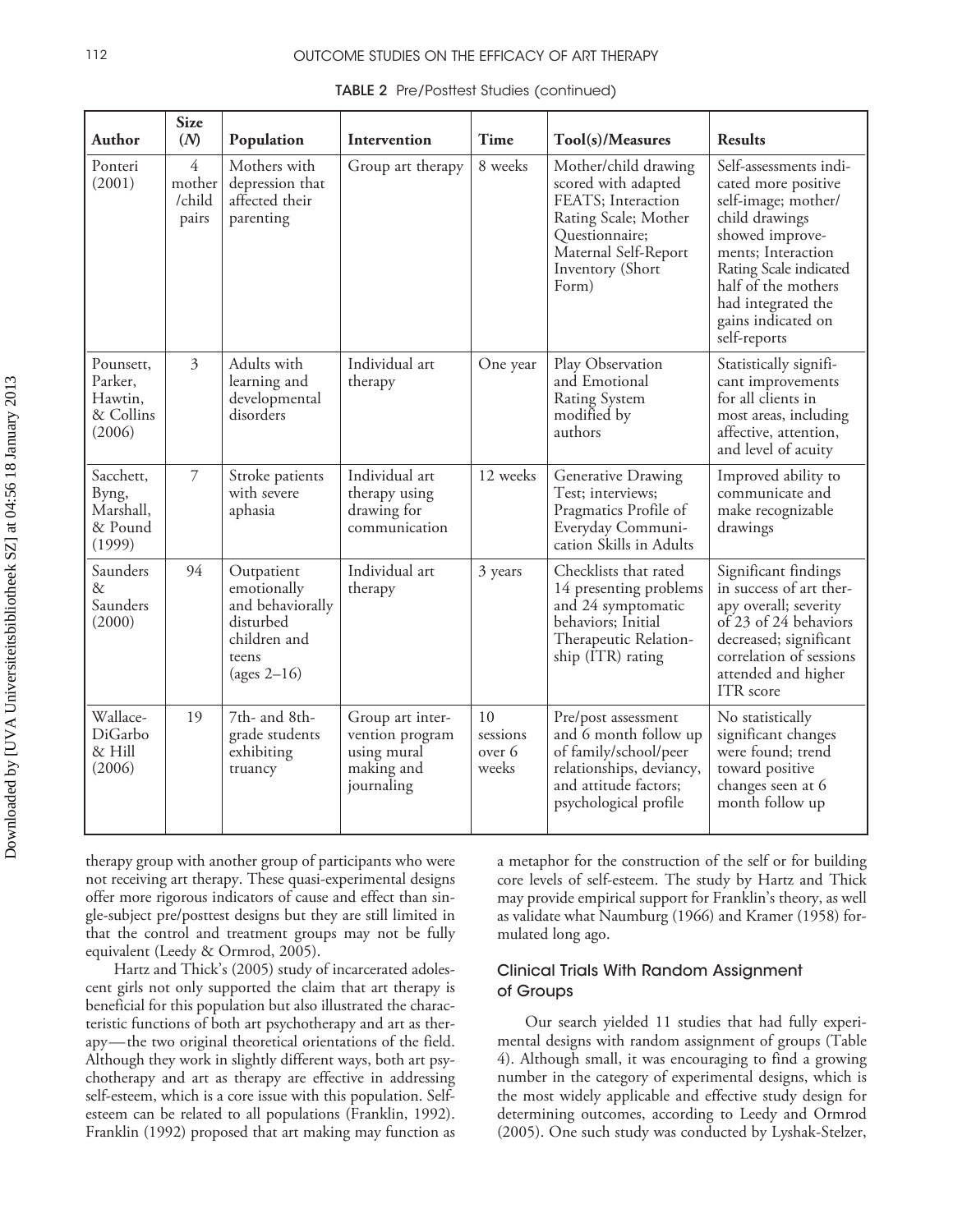|                                                                         | <b>Size</b> |                                                                              |                                                                                                                                                                  |                    |                                                                                                    |                                                                                                                                            |
|-------------------------------------------------------------------------|-------------|------------------------------------------------------------------------------|------------------------------------------------------------------------------------------------------------------------------------------------------------------|--------------------|----------------------------------------------------------------------------------------------------|--------------------------------------------------------------------------------------------------------------------------------------------|
| Author                                                                  | (N)         | Population                                                                   | Intervention                                                                                                                                                     | Time               | Tool(s)/Measures                                                                                   | <b>Results</b>                                                                                                                             |
| Bar-Sela,<br>Atid,<br>Danos,<br>Gabay, &<br>Epelbaum<br>(2007)          | 60          | Adult cancer<br>patients                                                     | Weekly individual<br>art therapy with an<br>anthroposophic<br>philosophy;<br>watercolor painting                                                                 | 4 sessions         | Hospital Anxiety<br>and Depression<br>Scale; Brief<br>Fatigue Inventory                            | Statistically significant<br>improvements in<br>depression and fatigue<br>in intervention group;<br>no change in anxiety<br>between groups |
| Favara-<br>Scacco,<br>Smirne,<br>Schiliro,<br>& Di<br>Cataldo<br>(2001) | 32          | Children with<br>leukemia<br>(ages $2-14$ )                                  | Group art therapy                                                                                                                                                | $\ast$             | Information not<br>available                                                                       | Art therapy appeared<br>to promote more<br>cooperative behavior<br>during painful<br>medical interventions                                 |
| Hartz<br>& Thick<br>(2005)                                              | 31          | Adolescent<br>girls convicted<br>of felonies in<br>a correctional<br>setting | Art as therapy<br>groups compared<br>with art psycho-<br>therapy groups                                                                                          | $1 - 1.5$<br>years | Self-Perception<br>Profile for Adoles-<br>cents; Hartz Art<br>Therapy Self-Esteem<br>Questionnaire | Statistically signifi-<br>cant gains on 6 of 8<br>self-esteem domains                                                                      |
| Italia,<br>Favara-<br>Scacco,<br>Di Cataldo,<br>& Russo<br>(2008)       | 65          | Doctors and<br>nurses who<br>work with<br>oncology<br>patients               | Group A (medical<br>personnel on an adult<br>oncology unit) had no<br>art therapy; Group B<br>(medical personnel on<br>a child oncology unit)<br>had art therapy | $\ast$             | Maslach Burnout<br>Inventory                                                                       | Group B had<br>significantly<br>decreased burnout<br>after art therapy<br>interventions                                                    |
| * Information not available                                             |             |                                                                              |                                                                                                                                                                  |                    |                                                                                                    |                                                                                                                                            |

TABLE 3 Studies With Control Group and No Random Assignment

Singer, St. John, and Chemtob (2007). As with Pifalo's (2002, 2006) studies mentioned earlier, these researchers were concerned with the impact of traumatic events on young people in need of mental health services. Lyshak-Stelzer et al. implemented a trauma-focused art therapy group with hospitalized adolescents who were being treated for posttraumatic stress disorder. The results indicated statistically significant symptom reduction for the adolescents who were in the trauma-focused art therapy group. Additionally, daily milieu records indicated a trend that there would be a likelihood of fewer behavioral incidents and seclusions, despite "a concern among some clinicians that directly addressing trauma-related memories and reactions could be clinically destabilizing" (Lyshak-Stelzer et al., 2007, p. 164).

Although the duration of treatment was short, Puig, Min Lee, Goodwin, and Sherrard (2006) conducted a welldesigned study of 39 women with breast cancer who were randomly assigned to groups; members of the experimental group ( $n = 20$ ) received art therapy for 4 weeks and members of the control group (*n* = 19) were offered art therapy after 4 weeks. Puig et al.'s purpose was to determine if emotional expression and spiritual functioning would be improved with art therapy. Although the results did not show statistically significant improvements in emotional expression and spiritual functioning specifically, the Profile of Mood States

(McNair, Lorr, & Droppelman, 1971) yielded clinically significant improvements on four of the six scales of psychological well-being assessed: anger/hostility, confusion/bewilderment, depression/ dejection, and tension/anxiety.

Addressing the growing need for treatment in the area of gerontology, Rusted, Sheppard, and Waller (2006) conducted a study in which they concluded:

The use of art therapy for people with dementia provided clear evidence of positive and durable benefits to aspects of mental alertness, sociability, and physical and social engagement in clients with moderate and severe dementia. These changes were quantitatively and qualitatively different from the pattern of effects achieved in the parallel program of recreational activity. (p. 531)

These authors provided in-depth discussion of quantitative and qualitative results, as well as an analysis of limitations in their study, all of which may encourage other researchers to strengthen their outcome study designs.

#### Discussion

Art therapist researchers have emphasized for some time that structured inquiry should be a priority in our work (Kaplan, 1998; Levick, 1983; Rosal, 1989; Silver & Lavin, 1977; Wadeson, 1978). In comparison to many sci-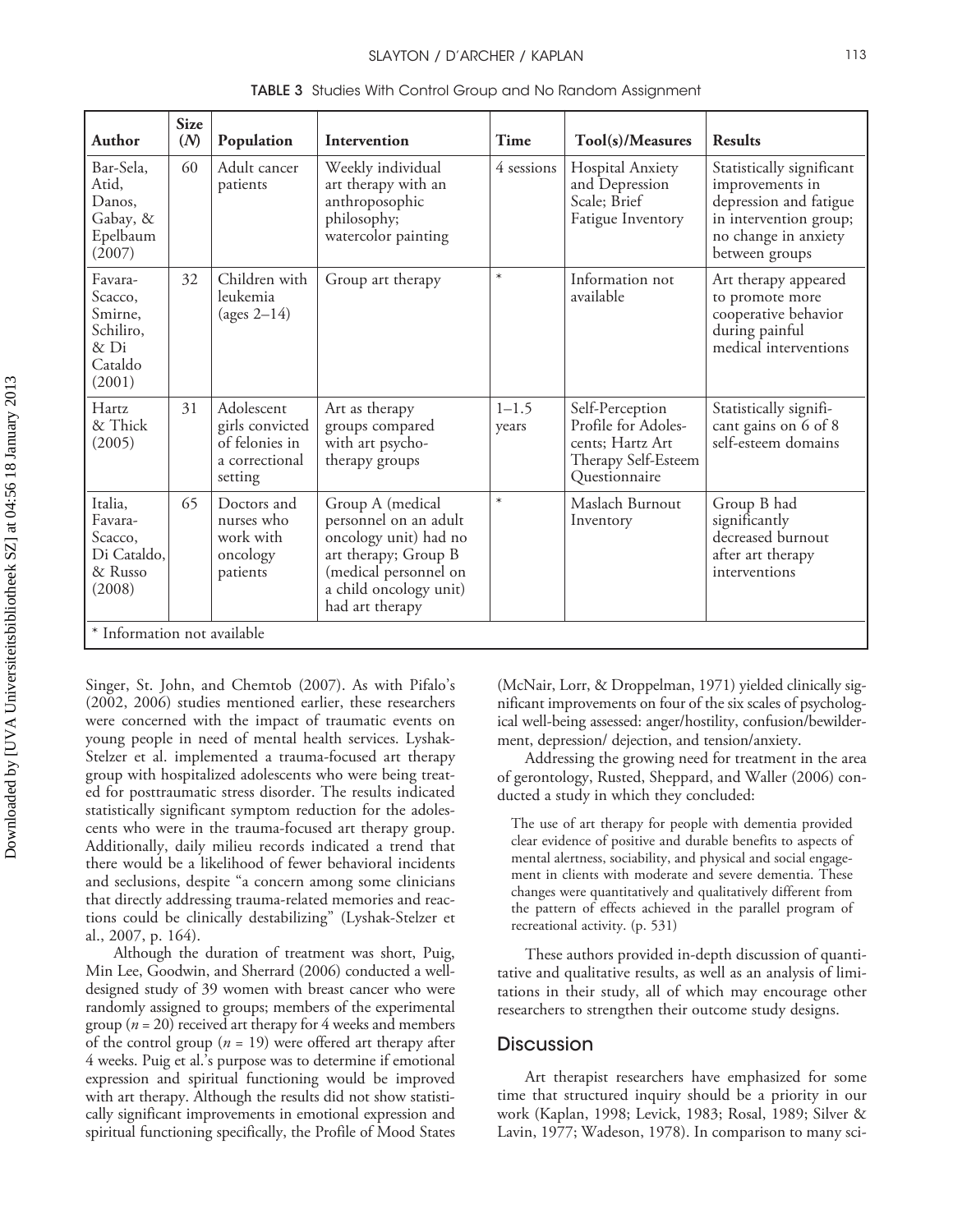## 114 OUTCOME STUDIES ON THE EFFICACY OF ART THERAPY

| Author                                                                        | <b>Size</b><br>(M) | Population                                                                                                                                            | Intervention                                                                                                                                                                                            | <b>Time</b>                                                   | Tool(s)/Measures                                                                                                                                                                                      | <b>Results</b>                                                                                                                                                                                                                          |
|-------------------------------------------------------------------------------|--------------------|-------------------------------------------------------------------------------------------------------------------------------------------------------|---------------------------------------------------------------------------------------------------------------------------------------------------------------------------------------------------------|---------------------------------------------------------------|-------------------------------------------------------------------------------------------------------------------------------------------------------------------------------------------------------|-----------------------------------------------------------------------------------------------------------------------------------------------------------------------------------------------------------------------------------------|
| Chapman,<br>Knudson,<br>Ladakakos,<br>Morabito,<br>$\&$<br>Schreier<br>(2001) | 85                 | Children and<br>adolescents<br>(ages $7-17$ )<br>diagnosed with<br>posttraumatic<br>stress disorder<br>and hospitalized<br>for average of<br>4.4 days | 31 patients received<br>the Chapman Art<br>Therapy Treatment<br>Intervention<br>(CATTI); 27<br>received standard<br>hospital care; 27 did<br>not present with<br>PTSD symptoms                          | One 60-<br>minute<br>session                                  | UCLA PTSD Index,<br>Child, Adolescent<br>and Parent<br>Versions; PTSD<br>Diagnostic Scale;<br>Family Environ-<br>ment Scale;<br>Nursing Checklist                                                     | No significant differ-<br>ences found overall;<br>however, CATTI<br>group showed fewer<br><b>DSM-IV PTSD</b><br>criteria C (avoidance)<br>symptoms at 1 week<br>and sustained at<br>1 month                                             |
| Curry &<br>Kasser<br>(2005)                                                   | 84                 | Undergraduate<br>students                                                                                                                             | After anxiety was<br>induced, participants<br>either colored a<br>prepared mandala,<br>colored a complex<br>plaid pattern,<br>or freely colored                                                         | One 20<br>minute<br>coloring<br>activity<br>session           | <b>State Anxiety</b><br>Inventory                                                                                                                                                                     | Coloring mandalas<br>and plaid patterns<br>decreased anxiety to<br>below baseline; free<br>coloring did not<br>relieve any anxiety                                                                                                      |
| De Petrillo<br>& Winner<br>(2005)                                             | 62                 | Undergraduate<br>students (art<br>majors and<br>non-art majors)                                                                                       | After a negative mood<br>was induced, partici-<br>pants either created<br>a drawing about their<br>feelings or copied<br>geometric shapes                                                               | One<br>session                                                | Affect Grid rated<br>both the images<br>of tragedy and<br>the activity                                                                                                                                | Mood improved for<br>participants who<br>made art regardless<br>of their majors                                                                                                                                                         |
| Gussak<br>(2006)                                                              | 29                 | Incarcerated<br>adult men                                                                                                                             | Group art<br>therapy                                                                                                                                                                                    | 8<br>sessions                                                 | PPAT/FEATS;<br><b>Beck Depression</b><br>Inventory Short<br>Form (BDI-II)                                                                                                                             | Significant improve-<br>ments in symptoms<br>of depression<br>on the BDI-II                                                                                                                                                             |
| Henderson<br>Mascaro,<br>& Rosen<br>(2007)                                    | 36                 | Undergraduate<br>students<br>screened for<br>trauma history<br>and symptoms                                                                           | Experimental group<br>drew 3 mandalas<br>with symbols to<br>represent distressing<br>events; control group<br>created 3 drawings<br>from a still life                                                   | One<br>drawing<br>per day<br>for $3$ con-<br>secutive<br>days | BDI-II; State-Trait<br>Anxiety Inventory;<br>Spiritual Meaning<br>Scale; Pennebaker<br>Inventory of Limbic<br>Languidness                                                                             | Experimental group<br>had more severe<br>trauma symptoms<br>before study than<br>control group but<br>less severe symptoms<br>one month later                                                                                           |
| Lyshak-<br>Stelzer,<br>Singer,<br>St. John, &<br>Chemtob<br>(2007)            | 29                 | Inpatient<br>adolescents<br>diagnosed with<br>posttraumatic<br>stress disorder                                                                        | Experimental<br>group received<br>trauma-focused<br>group art therapy;<br>control group<br>received "treatment<br>as usual" art activities                                                              | 2 years                                                       | <b>UCLA PTSD</b><br>Reaction Index;<br>milieu behavioral<br>expectations                                                                                                                              | Statistically significant<br>reduction in trauma<br>symptoms in the<br>experimental group;<br>also a trend in the<br>reduction of behavioral<br>incidents and seclusions                                                                |
| Pizarro<br>(2004)                                                             | 45                 | Undergraduate<br>students                                                                                                                             | One experimental<br>group ("write-stress")<br>wrote about stressful<br>events; one experi-<br>mental group<br>("art-stress") drew<br>about stressful events;<br>control group drew<br>from a still life | Two 60-<br>minute<br>sessions                                 | General Health<br>Questionnaire;<br>Global Measure<br>of Perceived Stress;<br>Physical Symptoms<br>Inventory; Short<br>Version of the<br>Profile of Mood<br>Scale; Participant<br>Satisfaction Survey | Significant health<br>benefits for the write-<br>stress group but not<br>the art-stress group;<br>art-stress group most<br>often reported<br>enjoying the sessions<br>and were most likely<br>to continue treat-<br>ment over any other |

|  |  | <b>TABLE 4</b> Clinical Trials With Random Assignment |  |
|--|--|-------------------------------------------------------|--|
|  |  |                                                       |  |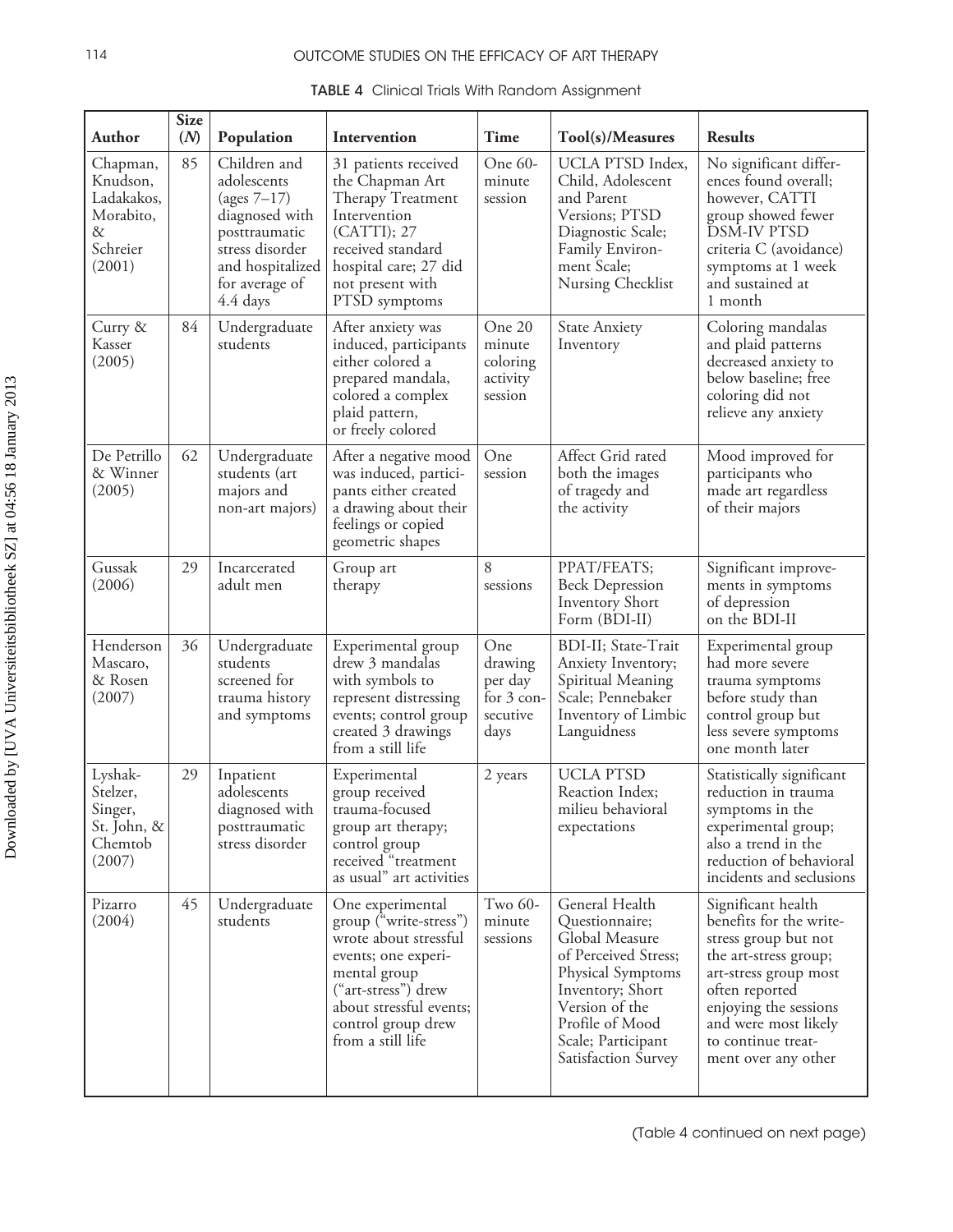| Author                                                            | <b>Size</b><br>(N) | Population                                                              | Intervention                                                                                                                                               | Time                          | Tool(s)/Measures                                                                                                                                                                                                                                                       | <b>Results</b>                                                                                                                                                                          |
|-------------------------------------------------------------------|--------------------|-------------------------------------------------------------------------|------------------------------------------------------------------------------------------------------------------------------------------------------------|-------------------------------|------------------------------------------------------------------------------------------------------------------------------------------------------------------------------------------------------------------------------------------------------------------------|-----------------------------------------------------------------------------------------------------------------------------------------------------------------------------------------|
| Puig,<br>Min Lee,<br>Goodwin,<br>& Sherrard<br>(2006)             | 39                 | Adult women<br>with stage I<br>or II breast<br>cancer                   | Experimental group<br>received group art<br>therapy; control<br>group received<br>delayed treatment<br>4 weeks later                                       | 4 sessions<br>over 4<br>weeks | Profile of Moods<br>(POM) scale                                                                                                                                                                                                                                        | Statistically significant<br>improvement on 5<br>POM subscales                                                                                                                          |
| Regev &<br>Guttman<br>(2005)                                      | 109                | Elementary<br>school<br>children                                        | One experimental<br>group received<br>art instruction; one<br>experimental group<br>received games;<br>control group<br>received art therapy               | One<br>session                | Piers-Harris Children's<br>Self-Concept Scale;<br>Intellectual Achieve-<br>ment Responsibility<br>Questionnaire;<br>Children's Sense of<br>Coherence Scale;<br>Loneliness and<br>Social Dissatisfaction<br>Questionnaire                                               | No demographic<br>differences found<br>between 4 groups;<br>free art activity and<br>games had some<br>impact in the statis-<br>tical analysis of<br>self-concept and<br>responsibility |
| Richard-<br>son, Jones,<br>Evans,<br>Stevens,<br>& Rowe<br>(2007) | 90                 | Outpatient<br>adults diag-<br>nosed with<br>schizophrenia               | Experimental group<br>received group art<br>therapy based on<br>Waller (1993); con-<br>trol group received<br>regular psychiatric<br>care (no art therapy) | 12<br>sessions                | Scale of the<br>Assessment of<br><b>Negative Symptoms</b><br>(SANA)                                                                                                                                                                                                    | No significance in<br>6 of 7 outcome<br>measures; the SANA<br>yielded significant<br>incremental benefit<br>for the art therapy<br>group                                                |
| Rusted,<br>Sheppard,<br>& Waller<br>(2006)                        | 45                 | Older adults<br>with dementia<br>in day and<br>residential<br>treatment | Experimental group<br>received group art<br>therapy; control<br>group received<br>non-art activities                                                       | 40 weeks                      | Mini Mental Status<br>Exam; National Adult<br>Reading Test; Cornell<br>Scale and Dementia;<br>Multi Observational<br>Scale for the Elderly;<br>Rivermead Behavioral<br>Memory Test; Test<br>of Everyday Attention;<br>Benton Fluency Task;<br>Bond-Lader Mood<br>Scale | Clear evidence of<br>positive and durable<br>benefits in mental<br>alertness, sociability,<br>and physical and<br>social engagement<br>for the art therapy<br>group                     |

TABLE 4 Clinical Trials With Random Assignment (continued)

entific fields, the body of studies in art therapy that has accumulated since its inception is minimal.

The results of these 35 studies provide varying degrees of support that art therapy does work. Compared to 10 years ago when Reynolds et al. (2000) found only 17 studies that met the criteria in their review, the fact that there are 35 studies in our review provides clear evidence of improvement. Although most of the studies do not meet the highest standard in efficacy research, they do serve to add support to the few that do. As Gilroy (2006) remarked:

Quantitative research of all kinds is usually replicated and therein lies its strength. Repetition either highlights erroneous results or confirms true results. The findings of several small experiments can be combined to produce the strong, composite, critical mass of outcome research…that can be represented in systematic reviews. (p. 119)

Reynolds et al. (2000) felt that they could only state, "in the few studies that have been performed, art therapy appears to be effective, but not usually more effective than the standard therapy" (p. 211). Even though much more research is needed, we found that a small body of studies now exists in which art therapy as a treatment modality has been isolated, measured, and shown to be statistically significant in improving a variety of symptoms for a variety of people with different ages. The range of participants represented in our survey of studies was broad; it included young children, elders, and all ages in between. A range of treatment settings also was represented, including schools, outpatient clinics, day treatment centers, residential homes and treatment centers, hospitals, correctional facilities, and nonclinical settings. Undoubtedly there are populations not represented in these studies that could be addressed in future research.

It should be noted that we were able to cite studies from the journals of various clinical disciplines as well as from art therapy journals, indicating that there is growing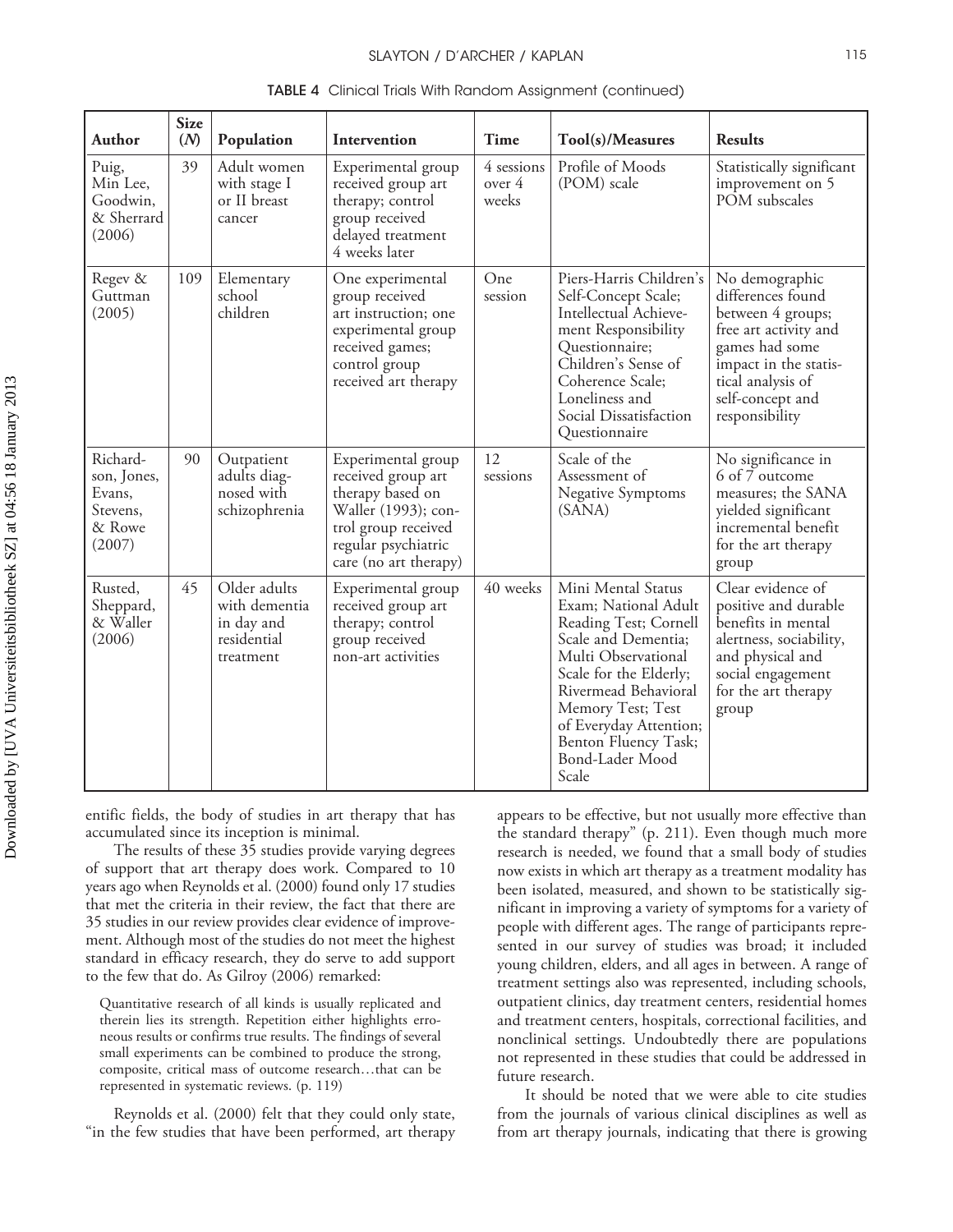support for art therapy. This contrasts with earlier reviews of art therapy effectiveness by Burleigh and Beutler (1997) and Reynolds et al. (2000). They found very little evidence to support art therapy as a means of improving behavior problems in children. Of the 35 studies in our review 10 years later, 14 included child subjects (ages 12 years and under) and 12 included adolescent subjects (ages 13–18 years). A variety of mental health, developmental, and medical patient groups are represented in our review and many include behavior problem profiles. We now have some evidence that art therapy can lead to positive treatment outcomes for these populations (Ball, 2002; Lyshak-Stelzer et al., 2007; Pifalo, 2002, 2006; Regev & Guttmann, 2005; Saunders & Saunders, 2000).

Within this small body of outcomes studies, several of the complications that historically have been found in art therapy research continue to exist. There is a lack of standardized reporting and utilization of control groups, and a tendency to use anecdotal case material to demonstrate treatment outcomes rather than measured results. Often, poor or only vague descriptions of the treatment interventions are provided, which makes it difficult or impossible to determine the study procedures. Finally, studies that mix interventions prevent an examination of which intervention led to the changes reported.

#### Conclusion

As artists and people with life experience, we intuitively know that art therapy works. On any given day we may feel that "of course it was the art therapy" that allowed a client to make a certain improvement. Our perception rules out other possibilities when art therapy fits as the best solution for a client or worked in the same way for another client. Thus, it is essential to provide evidence of the efficacy of our treatment of choice. There are many people invested in the outcome of the treatment of given clients; most importantly, the clients themselves need to know that the art therapy treatment they are being offered has been shown to mitigate the challenges they face.

Given the complicated clinical dilemmas of the 21st century, at times it can feel discouraging to work in the art therapy field without a reminder that what we are doing not only has meaning but also makes tangible headway in the areas where our clients are suffering. In the midst of completing this review of outcomes research, the authors were encouraged by the fact that two clinical settings in our community consider art therapy, at least preliminarily, to be an "evidence-based" treatment. One is a secure program for adolescent males who have been adjudicated for sexual offenses. This program has recognized the value of nonverbal and metaphorical processes inherent in art therapy in working with these youth, many of whom suffer from the kinds of complex trauma and the cognitive distortions that Smeijsters and Cleven (2006) described in their study. During a recent site audit, the individual and group art therapy interventions provided by graduate student interns at the site were recognized as concrete evidence of progress

toward the specific treatment goals of identifying safe coping skills and improving social skills. This treatment program relies on evidence-based treatment outcomes for funding, so we were very encouraged to learn of this development (K. K. Doolittle, personal communication, March, 2008).

The second development in our local community came from a day treatment and residential program that serves elderly adults with medical, mental health, and cognitive impairments. This agency is interested in writing a grant for art therapy services based on the following rationale by Dale (2008):

Preliminary examination of the data indicates that participants using [art therapy] make less phone calls to medical and mental health providers; require fewer referrals to medical specialists; have a decreased number of somatic symptoms and complaints; and reduce their utilization of medical and mental health services. (p. 2)

Although we believe that art therapists have the same challenges we have always had in art therapy research—to be more standardized and more precise, to do more fully experimental designs, and to replicate studies—there seems to be positive movement in the field of art therapy, and ultimately, toward the well-being of our clients and patients. Since 2007, which was the end date for the studies in our review, several new studies have been conducted. Continued improvement in our field will be accomplished by evaluating outcome studies that have emerged since 2008 and by conducting larger-scale effectiveness studies in the future. Our review is a small contribution to the ongoing clarification of how art therapy helps with various challenges and what components of the art therapeutic encounter lead to positive outcomes.

#### References

- Ball, B. (2002). Moments of change in the art therapy process. *The Arts in Psychotherapy, 29*(2), 79–92.
- Bar-Sela, G., Atid, L., Danos, S., Gabay, N., & Epelbaum, R. (2007). Art therapy improved depression and influenced fatigue levels in cancer patients on chemotherapy. *Psychooncology, 16,* 980–984.
- Burleigh, L. R., & Beutler, L. E. (1997). A critical analysis of two creative arts therapies. *The Arts in Psychotherapy, 23,* 375–381.
- Chapman, L., Knudson, M. M., Ladakakos, C., Morabito, D., & Schreier, H. (2001). The effectiveness of art therapy interventions in reducing post traumatic stress disorder (PTSD) symptoms in pediatric trauma patients. *Art Therapy: Journal of the American Art Therapy Association, 18*(2), 100–104.
- Chin, R. J., Chin, M. M., Palombo, P., Palombo, C., Bannasch, G., & Cross, P. M. (1980). Project Reachout: Building social skills through art and video. *The Arts in Psychotherapy, 7,* 281–284.
- Curry, N. A., & Kasser, T. (2005). Can coloring mandalas reduce anxiety? *Art Therapy: Journal of the American Art Therapy Association, 22*(2), 81–85.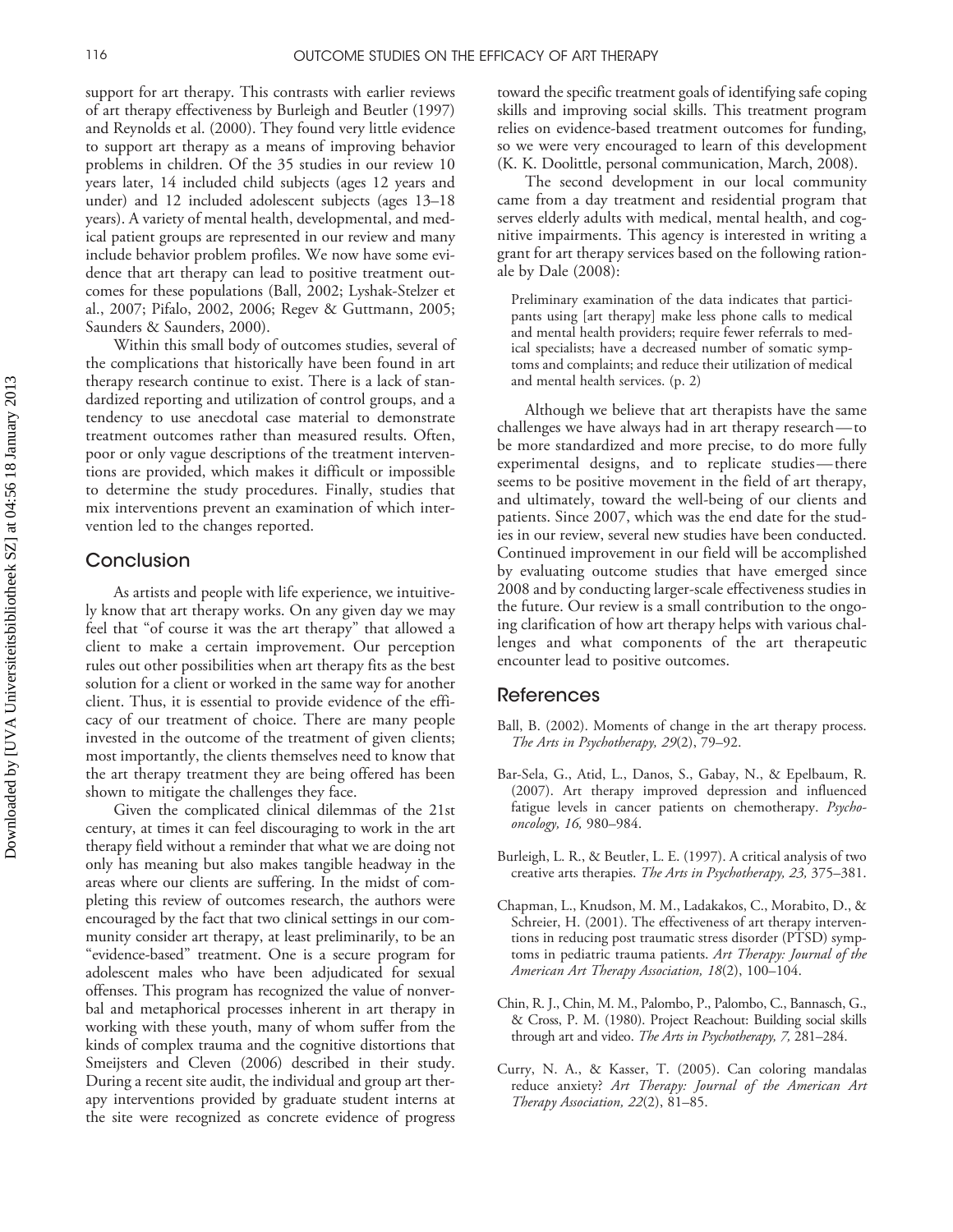- Dale, A. (2008). *Art therapy for mentally ill elders.* Unpublished manuscript, Johnson & Johnson/Society for Arts in Healthcare Partnership Grant for the Providence Medical Foundation of Portland, OR.
- De Petrillo, L., & Winner, E. (2005). Does art improve mood? A test of key assumptions underlying art therapy. *Art Therapy: Journal of the American Art Therapy Association, 22*(4), 205–212.
- Favara-Scacco, D., Smirne, G., Schiliro, G., & Di Cataldo, A. (2001). Art therapy as support for children with leukemia during painful procedures. *Medical Pediatric Oncology, 36*(4), 478–480.
- Ferszt, G. G., Hayes, P. M., DeFedele, S., & Horn, L. (2004). Art therapy with incarcerated women who have experienced the death of a loved one. *Art Therapy: Journal of the American Art Therapy Association, 21*(4), 191–199.
- Franklin, M. (1992). Art therapy and self-esteem. *Art Therapy: Journal of the American Art Therapy Association, 9*(2), 78–84.
- Franks, M., & Whitaker, R. (2007). The image, mentalisation and group art psychotherapy. *International Journal of Art Therapy, 12*(1), 3–16.
- Gersch, I., & Sao Joao Goncalves, S. (2006). Creative arts therapies and educational psychology: Let's get together. *International Journal of Art Therapy, 11*(1), 22–32.
- Gilroy, A. (2006). *Art therapy, research and evidence-based practice.* Thousand Oaks, CA: Sage.
- Gunter, M. (2000). Art therapy as an intervention to stabilize the defenses of children undergoing bone marrow transplantation. *The Arts in Psychotherapy, 27*(1), 3–14.
- Gussak, D. (2004). Art therapy with prison inmates: A pilot study. *The Arts in Psychotherapy, 31*(4), 245–259.
- Gussak, D. (2006). Effects of art therapy with prison inmates: A follow-up study. *The Arts in Psychotherapy, 33,* 188–198.
- Hamre, H. J., Witt, C. M., Glockmann, A., Ziegler, R., Willich, S. N., & Kiene, H. (2007). Anthroposophic therapy in chronic disease: A four-year prospective cohort study. *Explore (NY), 3*(4), 365–371.
- Hartz, L., & Thick, L. (2005). Art therapy strategies to raise selfesteem in female juvenile offenders: A comparison of art psychotherapy and art as therapy approaches. *Art Therapy: Journal of the American Art Therapy Association, 22*(2), 70–80.
- Henderson, P., Mascaro, N., & Rosen, D. (2007). Empirical study on the healing nature of mandalas. *Psychology of Aesthetics, Creativity, and the Arts, 1*(3), 148–154.
- Hosea, H. (2006). "The brush's footmarks": Parents and infants paint together in a small community art therapy group. *International Journal of Art Therapy, 11*(2), 69–78.
- Italia, S., Favara-Scacco, C., Di Cataldo, A., & Russo, G. (2008). Evaluation and art therapy treatment of the burnout syndrome in oncology units. *Psycho-oncology, 17*(7), 676–680.
- Kaplan, F. (1998). Scientific art therapy: An integrative and research-based approach. *Art Therapy: Journal of the American Art Therapy Association, 15*(2), 93–98.
- Kearns, D. (2004). Art therapy with a child experiencing sensory integration difficulty. *Art Therapy: Journal of the American Art Therapy Association, 21*(2), 95–101.
- Kramer, E. (1958). *Art therapy in a children's community.* Springfield, IL: Charles C Thomas.
- Leedy, P. D., & Ormrod, J. E. (2005). *Practical research: Planning and design* (8th ed.). Upper Saddle River, NJ: Pearson Education.
- Levick, M. F. (1983). *They could not talk and so they drew: Children's styles of coping and thinking.* Springfield, IL: Charles C Thomas.
- Lyshak-Stelzer, F., Singer, P., St. John, P., & Chemtob, C. M. (2007). Art therapy for adolescents with posttraumatic stress disorder symptoms: A pilot study. *Art Therapy: Journal of the American Art Therapy Association, 24*(4), 163–169.
- McNair, D. M., Lorr, M., & Droppelman, L. F. (1971). *EDITS manual for the Profile of Mood States.* San Diego, CA: Educational and Industrial Testing Service.
- Naumburg, M. (1966). *Dynamically oriented art therapy: Its principles and practice.* New York, NY: Grune & Stratton.
- Nowicka-Sauer, K. (2007). Patients' perspective: Lupus in patients' drawings: Assessing drawing as a diagnostic and therapeutic method. *Clinical Rheumatology, 26*(9), 1523–1525.
- Pachalska, M., Franczuk, B., Macqueen, B. D., Jastrzebowska, G., Perzanowki, Z., & Neldon, K. (2001). The impact of art therapy on the intelligibility of speech in children with cerebral palsy. *Ortopedia, traumatologia, rehabilitacja, 3*(4), 508–518.
- Pifalo, T. (2002). Pulling out thorns: Art therapy with sexually abused children and adolescents. *Art Therapy: Journal of the American Art Therapy Association, 19*(1), 12–22.
- Pifalo, T. (2006). Art therapy with sexually abused children and adolescents: Extended research study. *Art Therapy: Journal of the American Art Therapy Association, 23*(4), 181–185.
- Pizarro, J. (2004). The efficacy of art and writing therapy: Increasing positive mental health outcomes and participant retention after exposure to traumatic experience. *Art Therapy: Journal of the American Art Therapy Association, 21*(1), 5–12.
- Ponteri, A. K. (2001). The effects of group art therapy on depressed mothers and their children. *Art Therapy: Journal of the American Art Therapy Association, 18*(3), 148–157.
- Pounsett, H., Parker, K., Hawtin, A., & Collins, S. (2006). Examination of the changes that take place during an art therapy intervention. *International Journal of Art Therapy, 11*(2), 79–101.